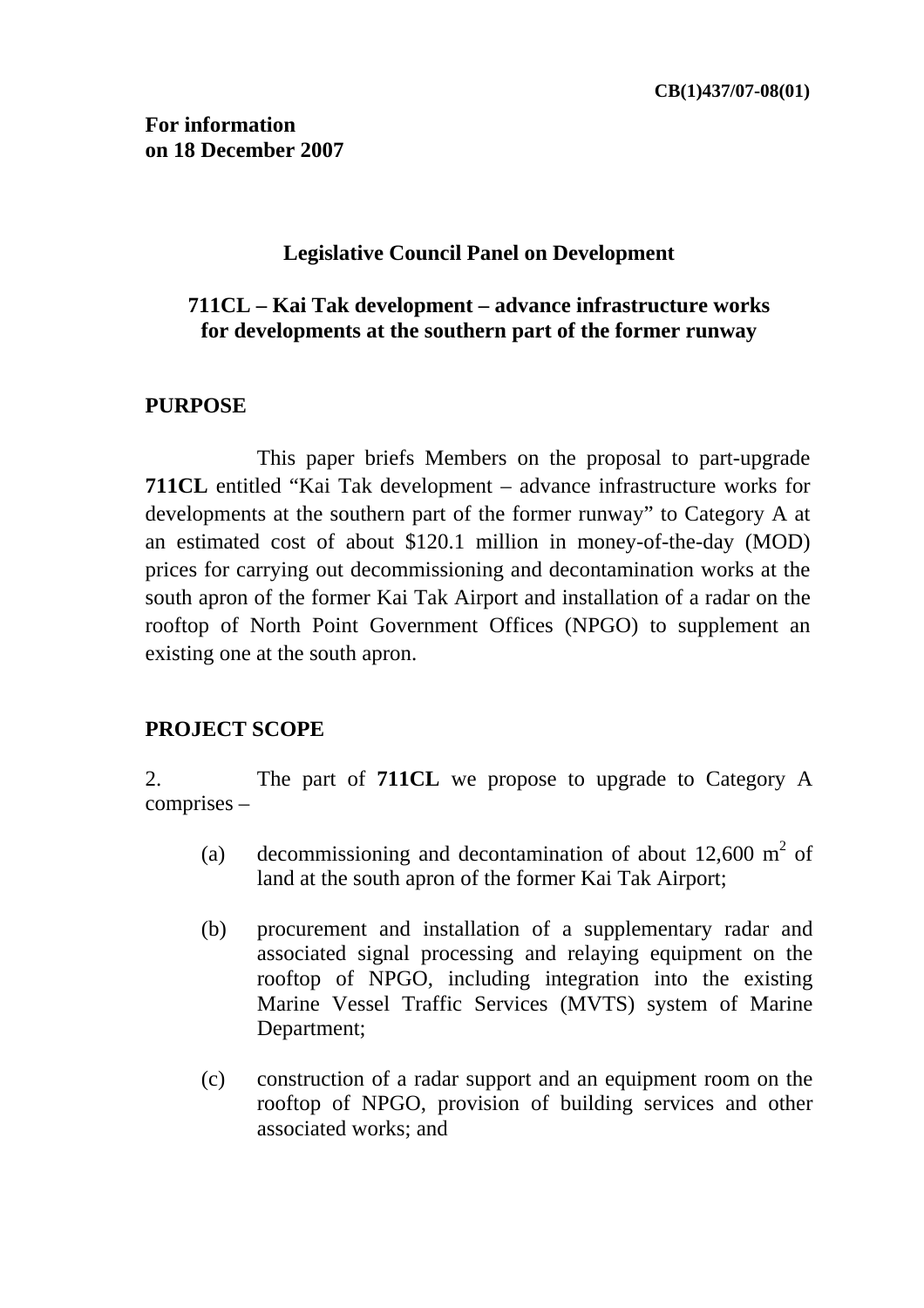(d) implementation of necessary environmental mitigation measures, monitoring and auditing work.

3. We plan to commence the construction works in April 2008 for completion in March 2010.

4. Site plans of the proposed works are at **Enclosure 1**.

### **JUSTIFICATION**

5. Site investigations and laboratory testing have revealed patches of contaminants in the soil underlying the south apron of the former Kai Tak Airport. The contaminants include total petroleum hydrocarbons, ethylbenzene, xylenes and heavy metals such as lead, arsenic and copper. The major contaminated area is found in front of the building previously occupied by the Government Flying Services (GFS). Apart from this area, there were also a few isolated contaminated spots scattering around the south apron. At present, the contaminants are covered and prevented from release by the existing concrete apron slabs. We need to carry out the  $decontamination$  works<sup>1</sup> to remove and treat these contaminants, prior to construction of advance infrastructure works to serve the new cruise terminal<sup>2</sup> and other planned developments on the former runway.

6. Separately, an existing radar located near the ex-GFS building is an important part of the MVTS system used by Marine Department to maintain, guide and direct safe operation of vessels in the waters of eastern Victoria Harbour. Hong Kong Police Force also uses the radar for the purpose of maintaining law and order in the same waters. The new cruise terminal building will block part of the surveillance coverage of the existing radar. To maintain the required surveillance coverage, we need to install a supplementary radar on the rooftop of NPGO. The design and operation of the proposed supplementary radar will comply with the "Guideline for Limiting Exposure to Time-Varying Electric, Magnetic, and Electromagnetic Fields (Up to 300GHz)" recommended by the Office of Telecommunications Authority.

<sup>&</sup>lt;sup>1</sup> The decontamination works include a combination of excavation of contaminated soils for biopiling treatment and cement solidification/stabilization at the northern part of the south apron. The same method was adopted previously in the treatment of contaminated soils at the north apron of the former Kai Tak Airport. All the soils, after decontamination, will be stockpiled for subsequent use in Kai Tak development.

 $2^2$  Land tender for the cruise terminal was invited on 9 November 2007.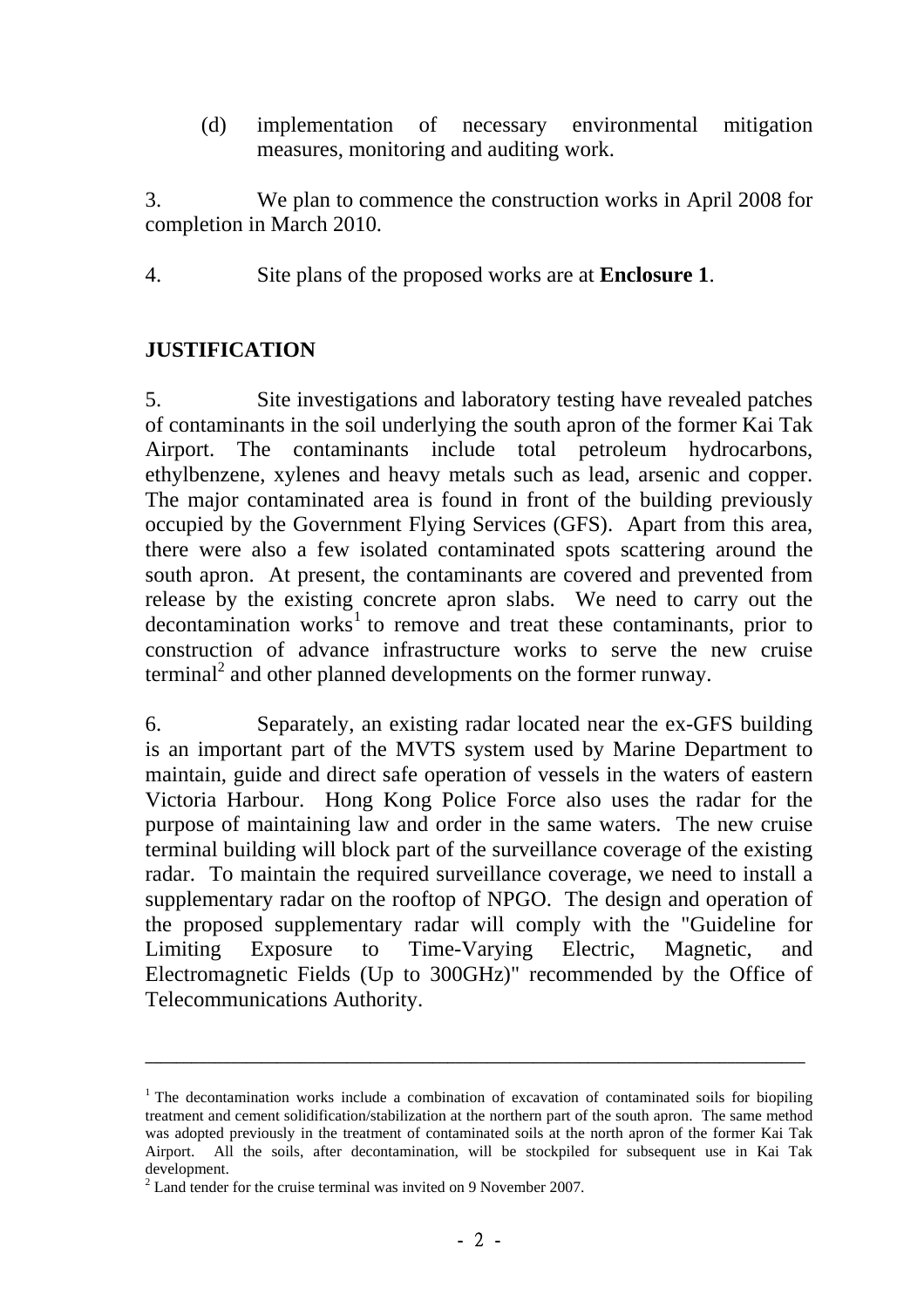7. We have engaged consultants to carry out detailed design of the proposed works. The detailed design is near completion. Due to insufficient in-house resources, we propose to engage consultants to supervise construction of the proposed works. We also propose to engage Electrical and Mechanical Services Trading Fund to provide specialist services in supervising the installation, testing and commissioning of the supplementary radar and system integration work.

#### **FINANCIAL IMPLICATIONS**

8. We estimate the cost of the proposed works to be \$120.1 million in MOD prices, made up as follows –

|     |                                                                                                |     | <b>\$</b> million |
|-----|------------------------------------------------------------------------------------------------|-----|-------------------|
| (a) | Ground decontamination and<br>decommissioning works at<br>south apron                          |     | 48.5              |
| (b) | Procurement, installation and<br>integration of radar and<br>associated equipment              |     | 42.2              |
| (c) | Radar support, equipment<br>room, building services and<br>other associated works              |     | 5.2               |
| (d) | Environmental mitigation<br>measures, monitoring and<br>auditing work                          |     | 1.2               |
| (e) | <b>Electrical and Mechanical</b><br><b>Services Trading Fund</b><br>project management charges |     | 5.4               |
| (f) | Consultants' fees                                                                              |     | 6.7               |
|     | contract administration<br>(i)                                                                 | 1.2 |                   |
|     | resident site staff costs<br>(ii)                                                              | 5.5 |                   |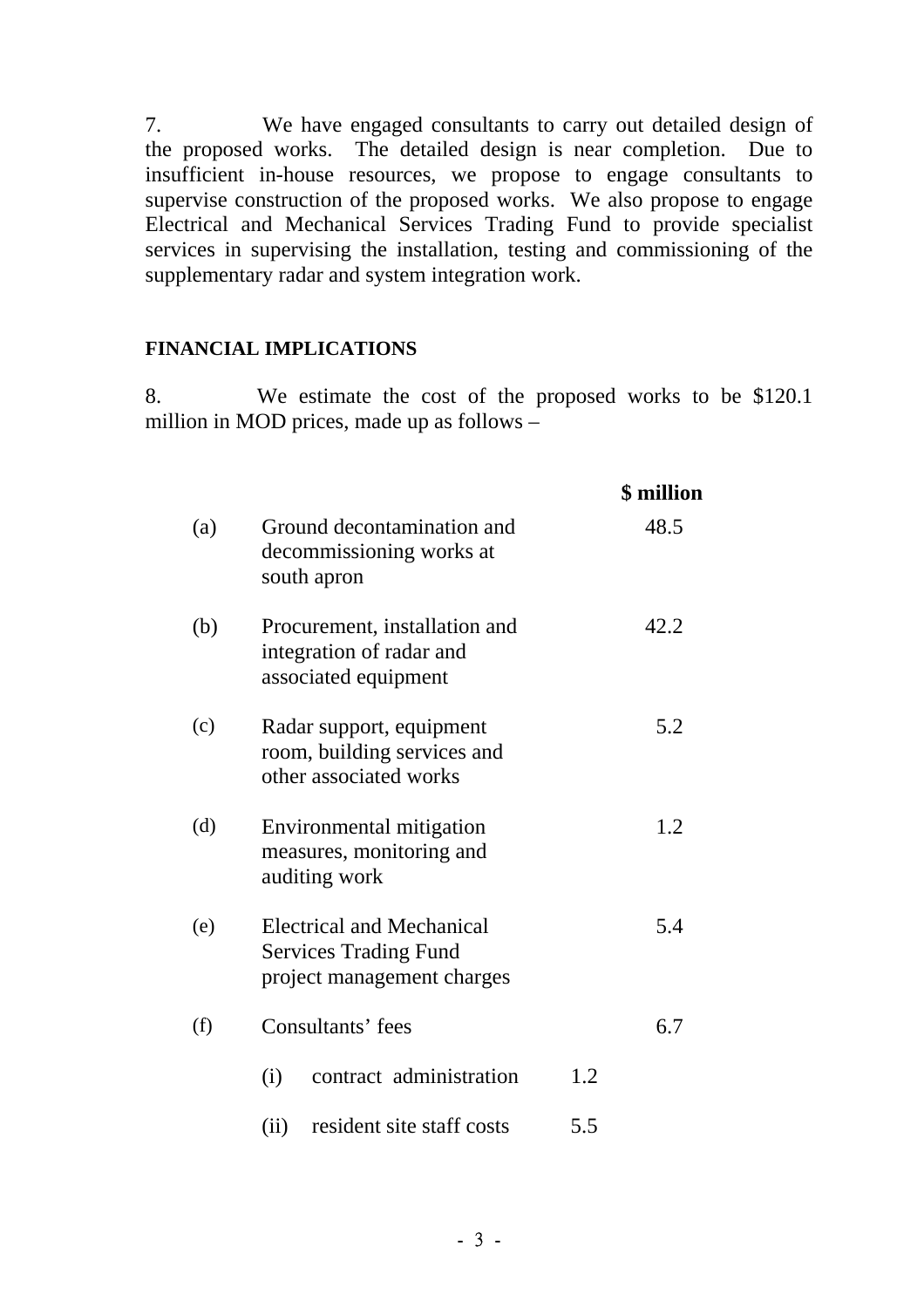| (g) | Contingencies |           | 10.9  |                     |
|-----|---------------|-----------|-------|---------------------|
|     |               | Sub-total | 120.1 | (in MOD)<br>prices) |

### **PUBLIC CONSULTATION**

9. The planning of Kai Tak development has adopted an extensive public participatory approach<sup>3</sup>. During the consultation process, the relevant district councils and the general public are supportive of early implementation of the Kai Tak development.

10. The planned developments at the southern part of the former runway have undergone the public participatory process and received wide public support. There are requests in particular for early development of the new cruise terminal. We will continue to keep the relevant district councils informed of the progress of the Kai Tak development project.

11. On 19 April 2007, we submitted a planning permission application under section 16 of the Town Planning Ordinance for installing the supplementary radar and equipment room on the rooftop of NPGO. Having considered public views, Town Planning Board approved the application on 8 June 2007. An information paper on the supplementary radar was circulated to the Works and Development Committee of the Eastern District Council on 23 July 2007. No objection has been received.

# **ENVIRONMENTAL IMPLICATIONS**

12. The decommissioning of the former Kai Tak Airport is a designated project under the Environmental Impact Assessment (EIA) Ordinance. We submitted in August 2007 an EIA study report for decommissioning of the south apron and the runway to Environmental Protection Department for approval. The study has identified contaminants at the south apron only, and has concluded that the environmental impacts arising from the decommissioning and decontamination works could be mitigated within established standards and guidelines upon implementation of the recommended mitigation measures. The Advisory Council on the

 $3$  The stage 1 public participation to engage the public on the community vision on Kai Tak was completed in November 2004. The stage 2 public participation to gauge the public views on the outline concept plans was completed in January 2006. The stage 3 public participation on the draft preliminary outline development plan was completed in August 2006.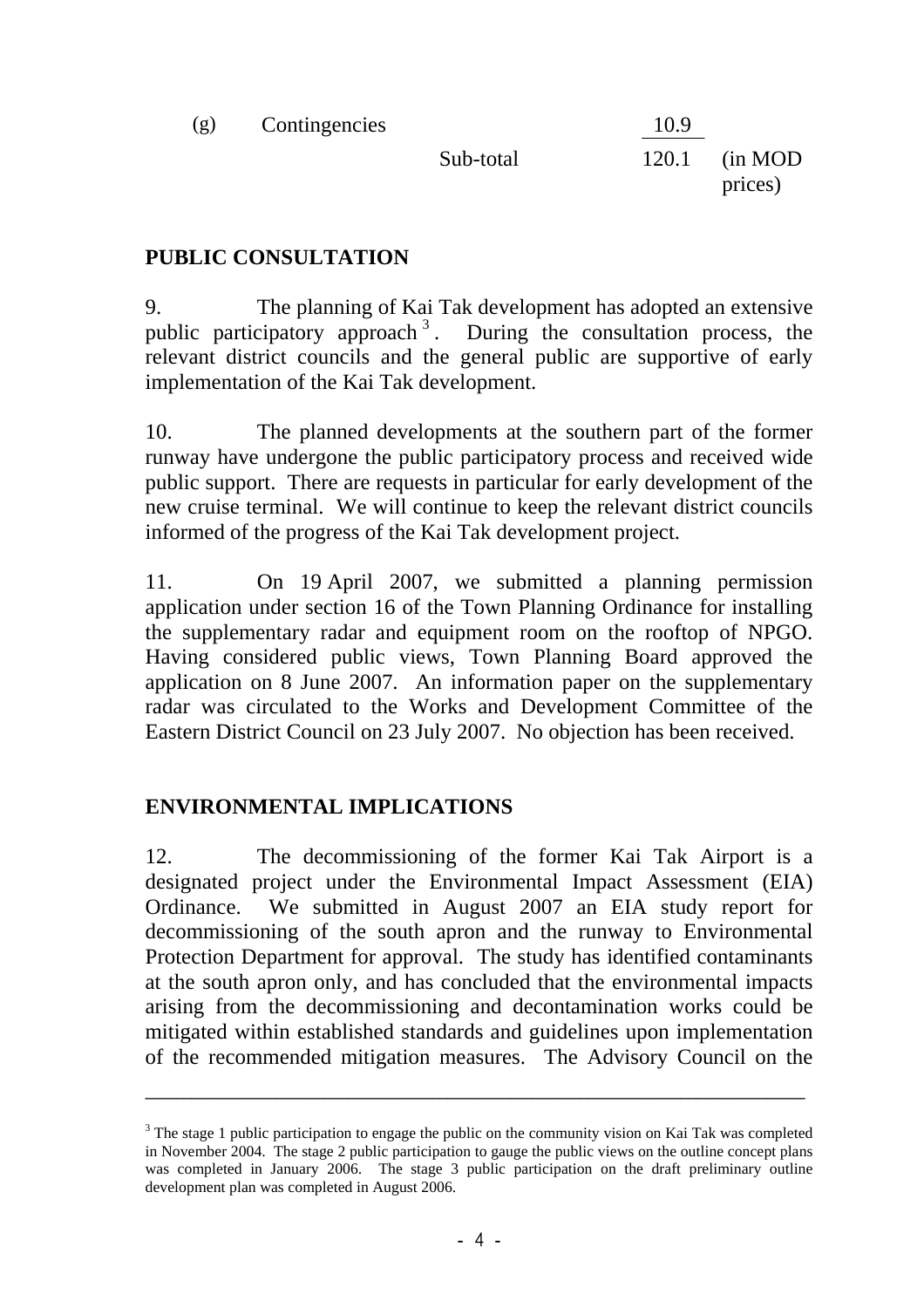Environment considered the EIA report on 10 December 2007. We will ensure that the mitigation measures will be properly implemented during construction of the project.

13. The installation of the proposed supplementary radar is not a designated project under the EIA Ordinance. The works will not cause any long term environmental impact.

14. During construction of the project, we will control noise, dust and site run-off nuisances to within established standards and guidelines through the implementation of mitigation measures under the contract. These measures include off-site prefabrication and the use of quiet construction plant to reduce noise generation.

15. We have included the costs of implementing necessary environmental mitigation measures, monitoring and auditing work in the project estimate.

16. In the project planning and design stages, we have considered on-site sorting to facilitate recovery of reusable and recyclable materials in the decontamination works, and using structural steel and off-site prefabrication of the supplementary radar support, to reduce the generation of construction waste where possible. In addition, we will require the contractors to reuse inert construction waste (e.g. concrete debris arising from demolition of apron slabs) on site or in other suitable construction sites as far as possible, in order to minimise the disposal of inert construction waste to public fill reception facilities<sup>4</sup>. We will encourage the contractors to maximize the use of recycled or recyclable inert construction waste, as well as the use of non-timber formwork to further minimize the generation of construction waste.

17. We will also require the contractors to submit for approval a plan setting out the waste management measures, which will include appropriate mitigation means to avoid, reduce, reuse and recycle inert construction waste. We will ensure that the day-to-day operations on site comply with the approved plan. We will require the contractors to separate the inert portion from non-inert construction waste on site for disposal at appropriate facilities. We will control the disposal of inert construction

<sup>&</sup>lt;sup>4</sup> Public fill reception facilities are specified in Schedule 4 of the Waste Disposal (Charges for Disposal of Construction Waste) Regulation. Disposal of inert construction waste in public fill reception facilities requires a licence issued by the Director of Civil Engineering and Development.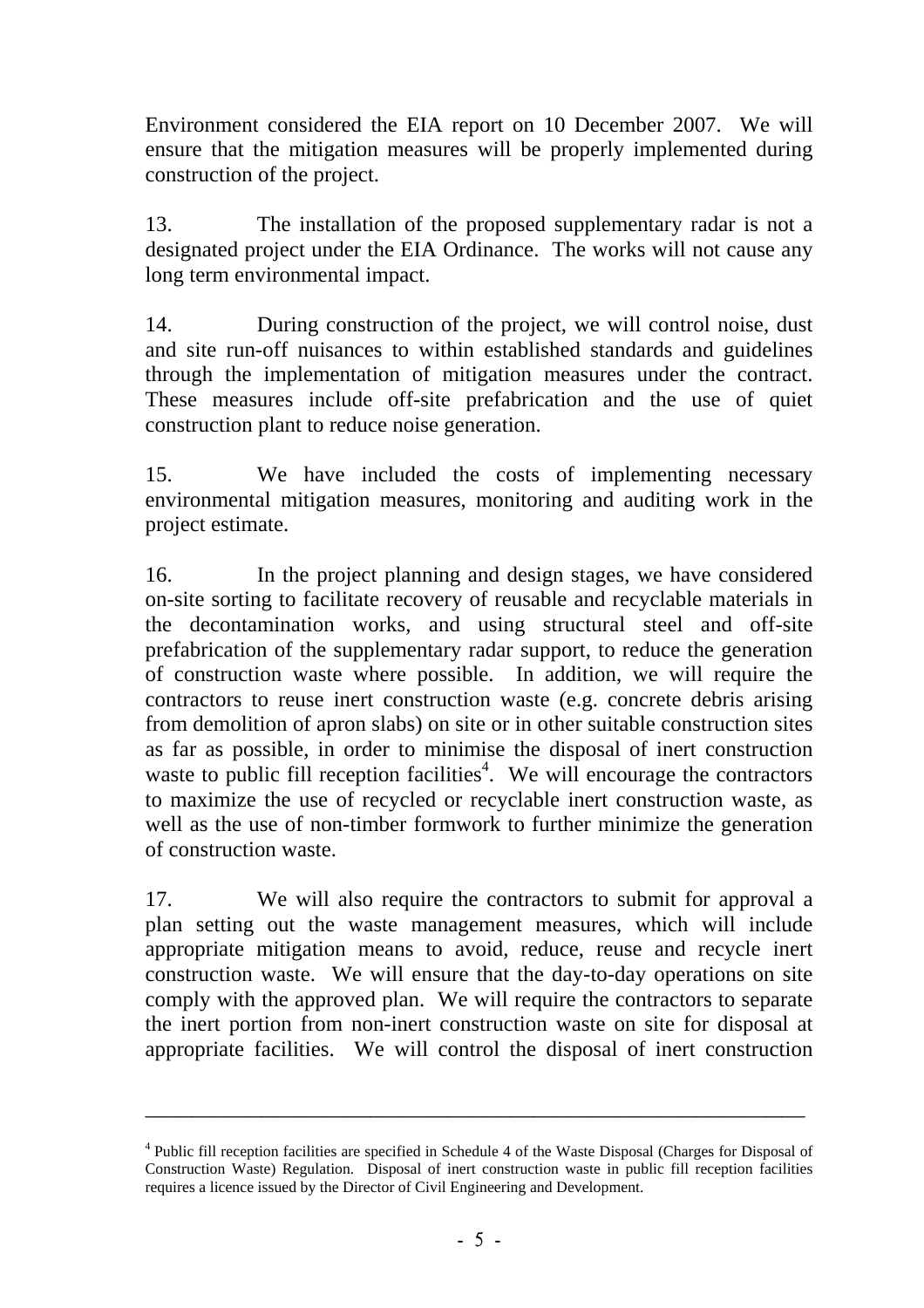waste and non-inert construction waste to public fill reception facilities and landfills respectively through a trip-ticket system.

18. We estimate that the project will generate in total about 27,000 tonnes of construction waste. Of these, we will reuse about 22,800 tonnes (84%) of inert construction waste on site and dispose of 4,200 tonnes (16%) of non-inert construction waste at landfills. The total cost for accommodating construction waste at landfill sites is estimated to be \$525,000 (based on a unit cost of \$125/tonne<sup>5</sup> at landfills) for this project.

# **HERITAGE IMPLICATIONS**

19. No heritage site (i.e. all declared monuments, graded buildings and sites of archaeological interests) will be affected by the proposed works.

# **LAND ACQUISITION**

20. The proposed works do not require any land acquisition.

# **BACKGROUND**

21. Arising from the Court of Final Appeal's judgement with regard to harbour reclamation, the Administration decided in January 2004 to conduct a comprehensive review on the Kai Tak development (formerly known as "South East Kowloon development"), comprising a planning review and an engineering review, based on a no-reclamation scenario as a starting point.

22. A draft Kai Tai Outline Zoning Plan (OZP) recommended under the Kai Tak planning review was submitted to Town Planning Board at its meeting on 10 November 2006 to replace the approved Kai Tak (North) and (South) OZPs. The plan was gazetted on 24 November 2006 and minor amendments were gazetted on 25 May 2007 and 24 August 2007. The OZP was subsequently approved on 6 November 2007.

<sup>&</sup>lt;sup>5</sup> This estimate has taken into account the cost for developing, operating and restoring the landfills after they are filled and the aftercare required. It does not include the land opportunity cost for existing landfill sites (which is estimated at  $$90/m^3$ ), nor the cost to provide new landfills, (which is likely to be more expensive) when the existing ones are filled.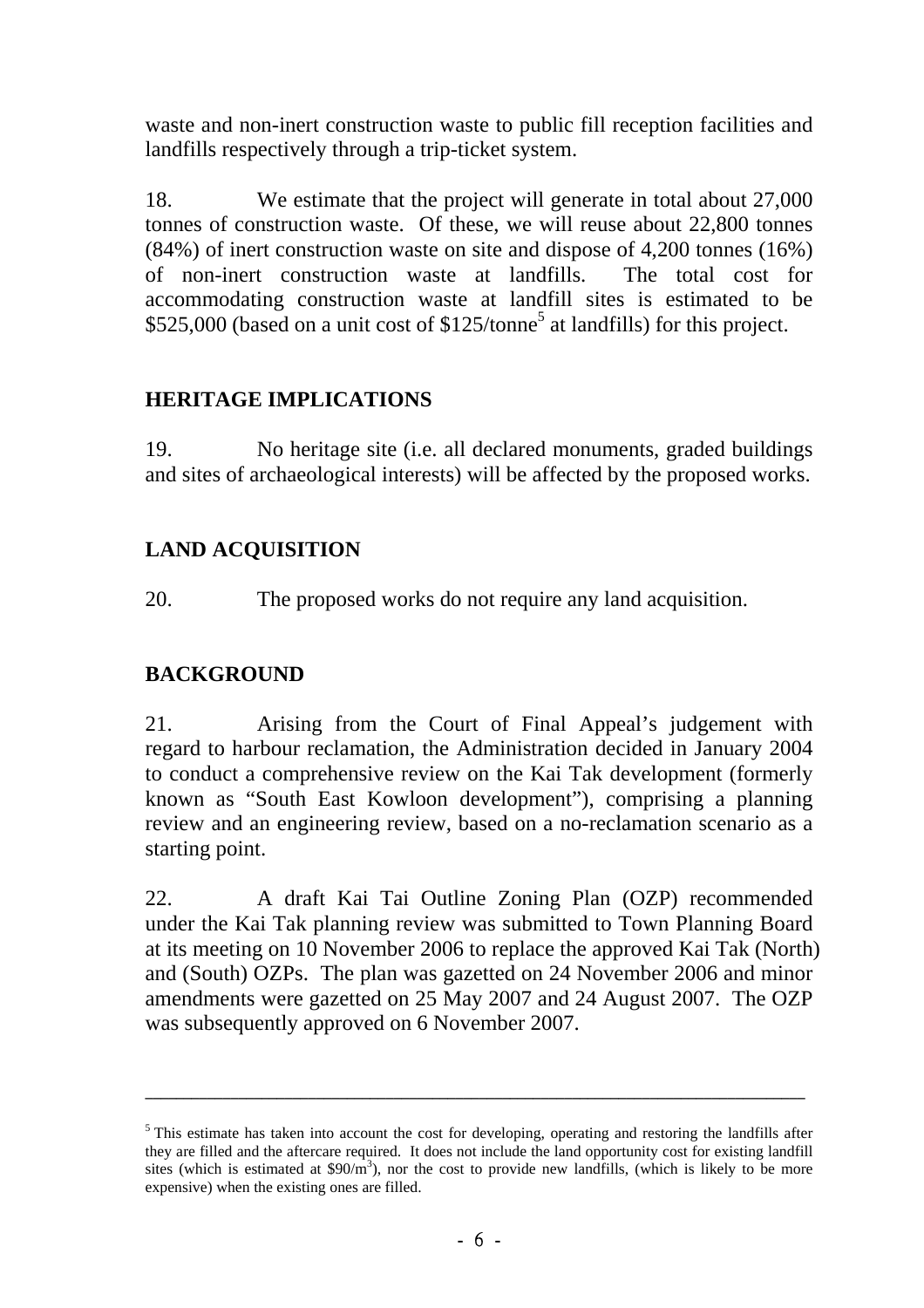23. We engaged consultants in January 2007 to undertake the investigation and detailed design for advance infrastructure works to serve the planned developments at the southern part of the former runway, at an estimated cost of \$38.0 million in MOD prices under **724CL** which was part-upgraded from **711CL** in December 2006.

- 24. The scope of works under **711CL** comprises
	- (a) construction of approximately 2 kilometres (km) of a dual 2-lane district distributor including associated pedestrian deck;
	- (b) provision of a sewage pumping station and rising mains;
	- (c) improvements to related existing bridge, roads and junctions;
	- (d) construction of associated local roads, transport facilities, drainage, sewerage, watermains and landscaping works;
	- (e) relocation and reprovisioning of existing facilities including the MVTS radar and fireboat berthing facilities; and
	- (f) an environmental monitoring and audit work for works mentioned in sub-paragraphs (a) to (e) above,

all for serving the planned developments at the southern part of the former runway in Kai Tak.

25. In September 2006, we completed the decommissioning and decontamination works under **708CL** at the north apron of the former Kai Tak Airport. Recently, we have completed an EIA report for decommissioning and decontamination of the south apron and the runway of the former airport.

26. The proposed works will not involve any tree removal.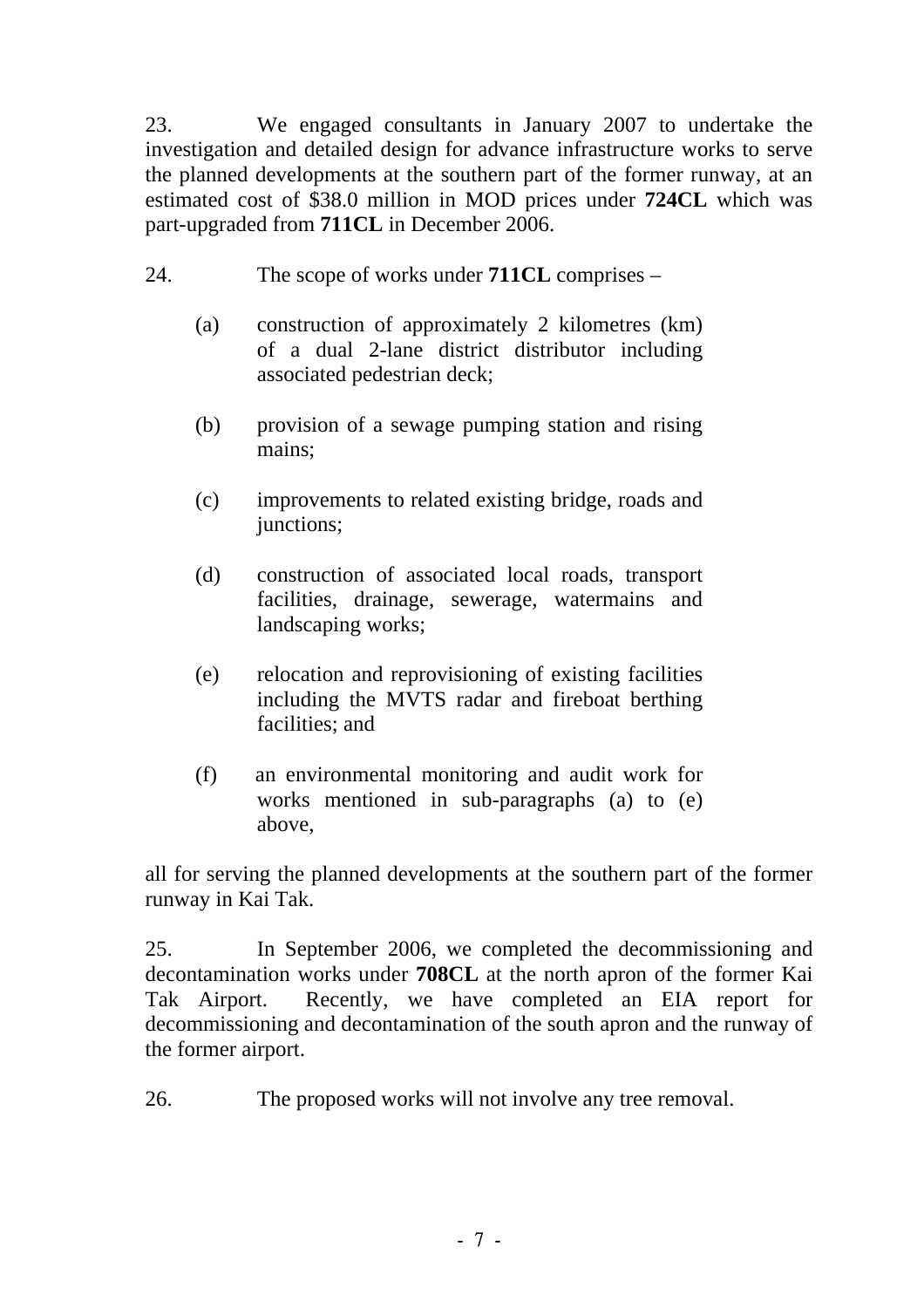27. We estimate that the proposed works will create about 100 jobs (80 for labourers and another 20 for professional/technical staff) providing a total employment of 1,730 man-months.

# **WAY FORWARD**

28. Members are invited to support our proposal for part-upgrading of **711CL** for consideration by the Public Works Subcommittee in January 2008 and for funding approval by the Finance Committee in February 2008.

**Development Bureau December 2007**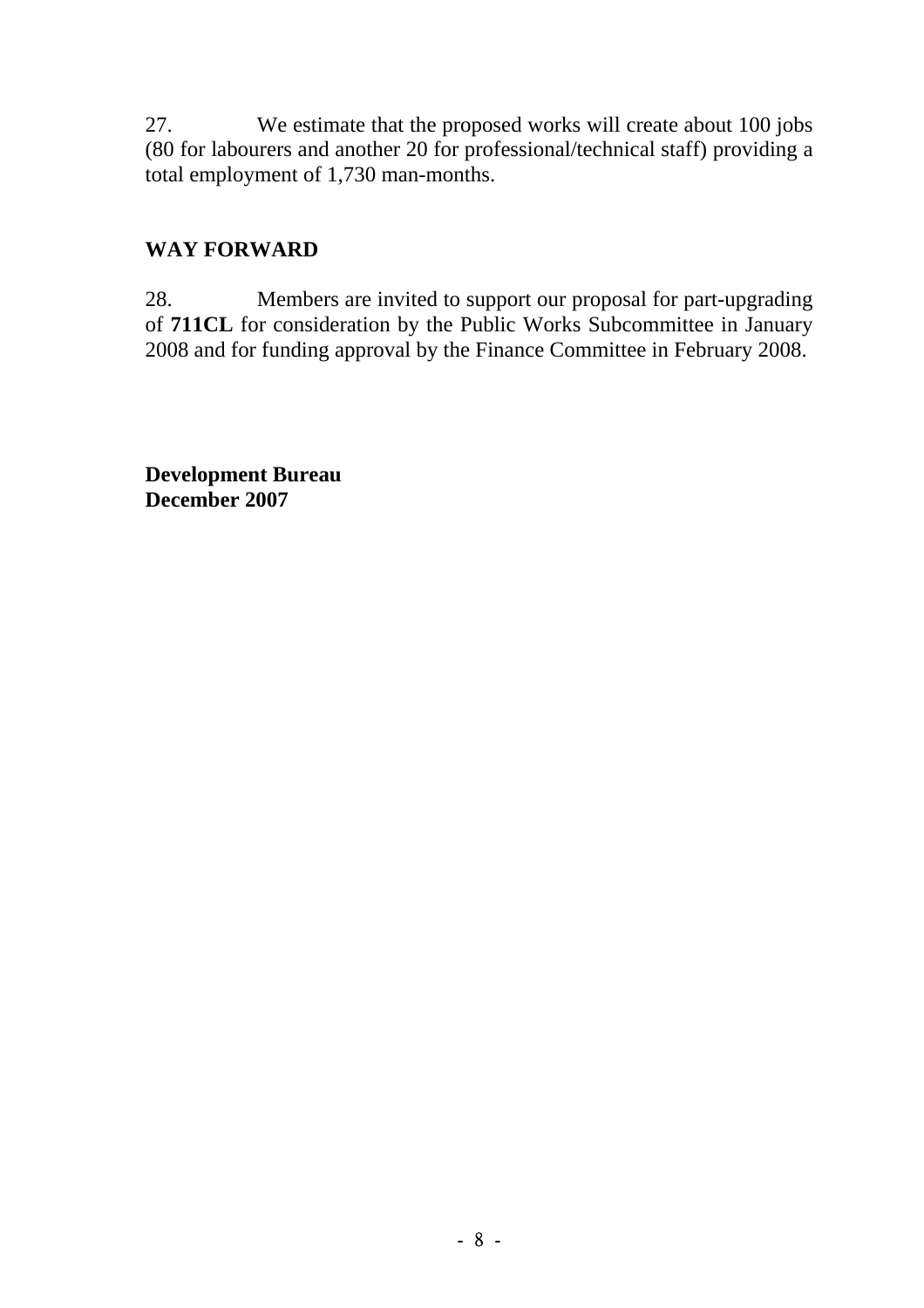